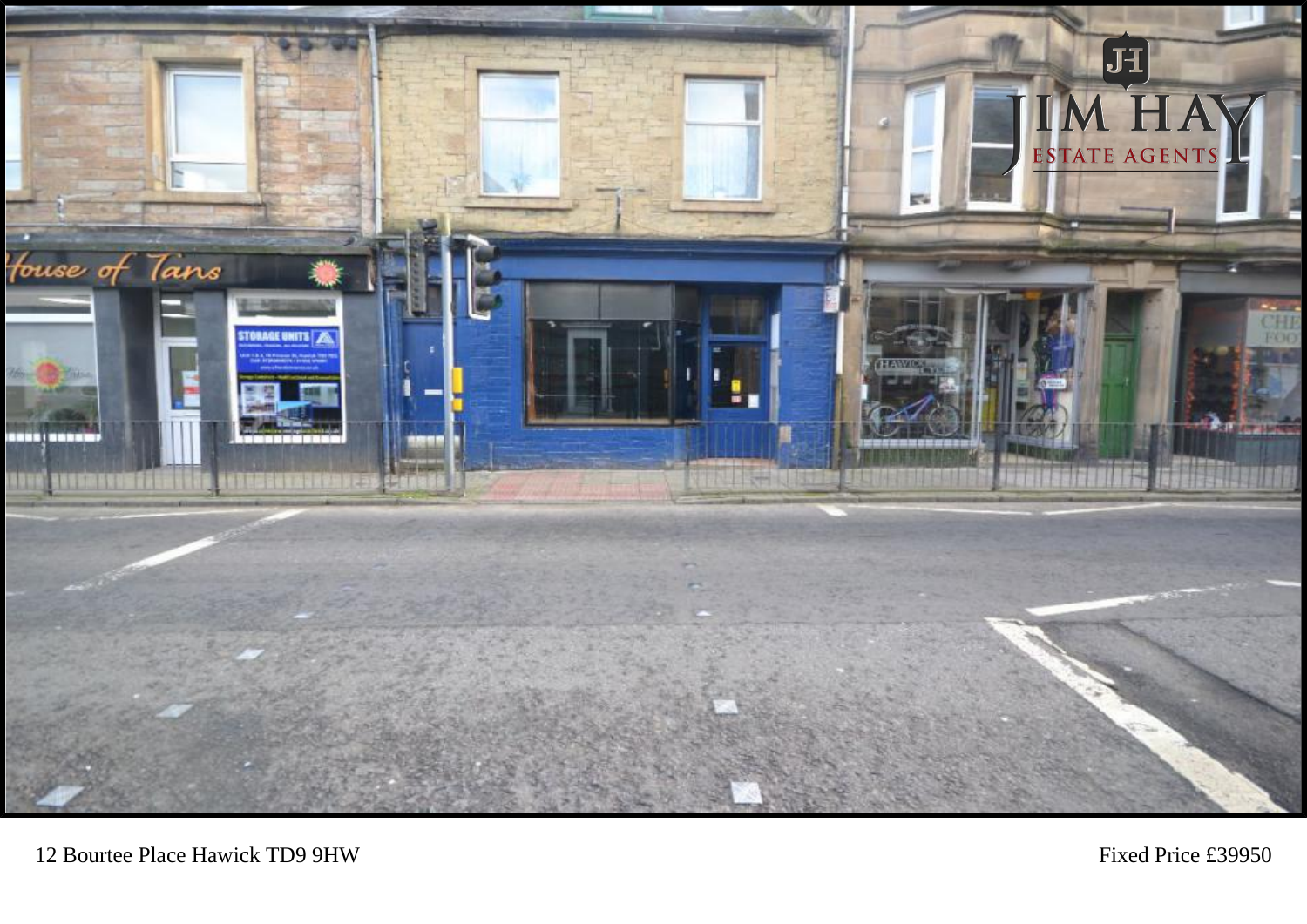## **12 Bourtee Place Hawick TD9 9HW**

Good sized versatile retail premises, situated in a parade of similar shops, just off the main High Street.

The unit comprises a main shop area, with good window display, rear shop, storage room and a WC. There is a door out on to a courtyard.

The premises have been used as a cobblers/key cutting business for many years, but would lend itself to a variey of uses.

The property does require a degree of cosmetic updating/refitting, which has been reflected in the asking price.

## **What we like about this property**

Location, Good frontage, No rates



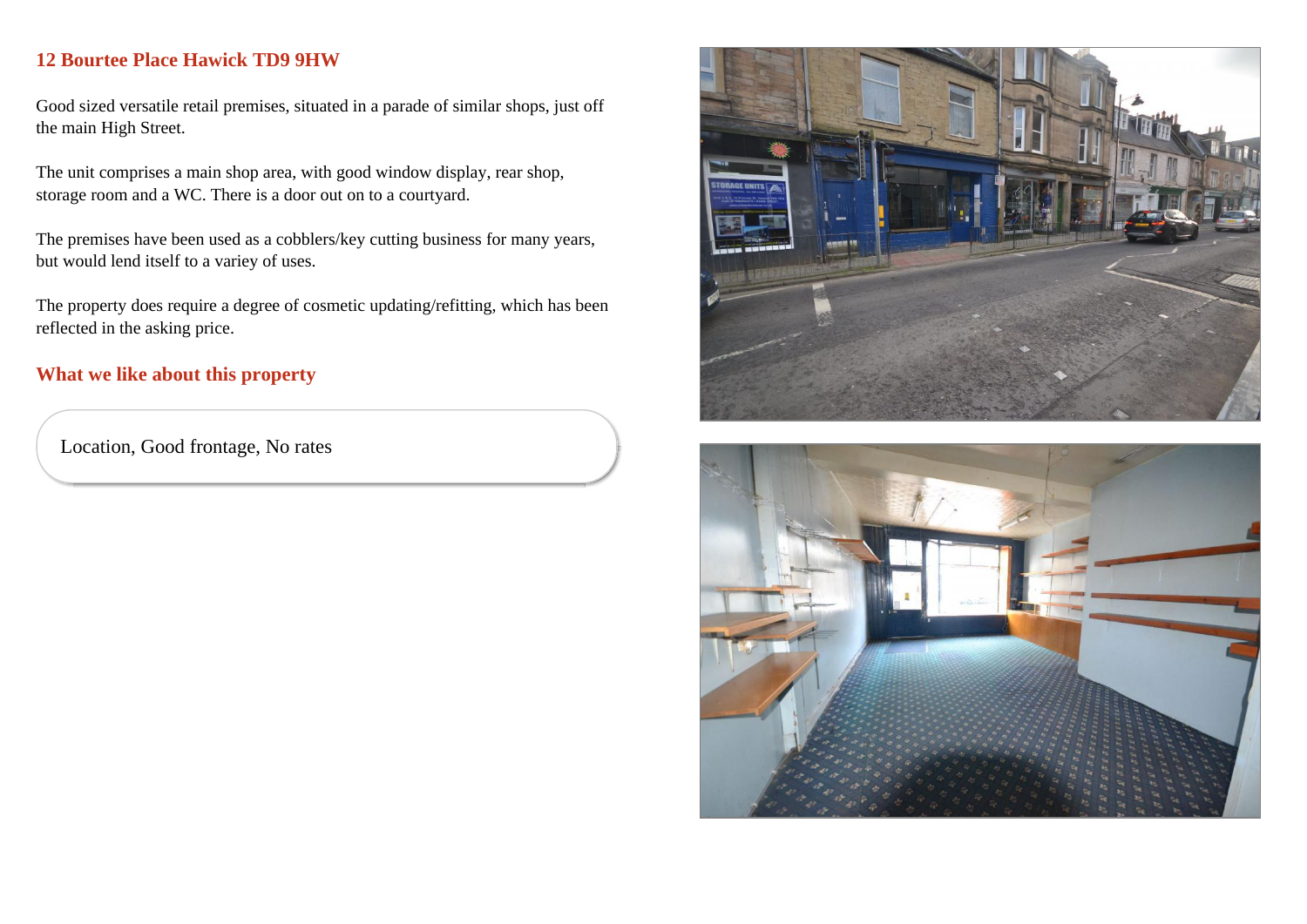